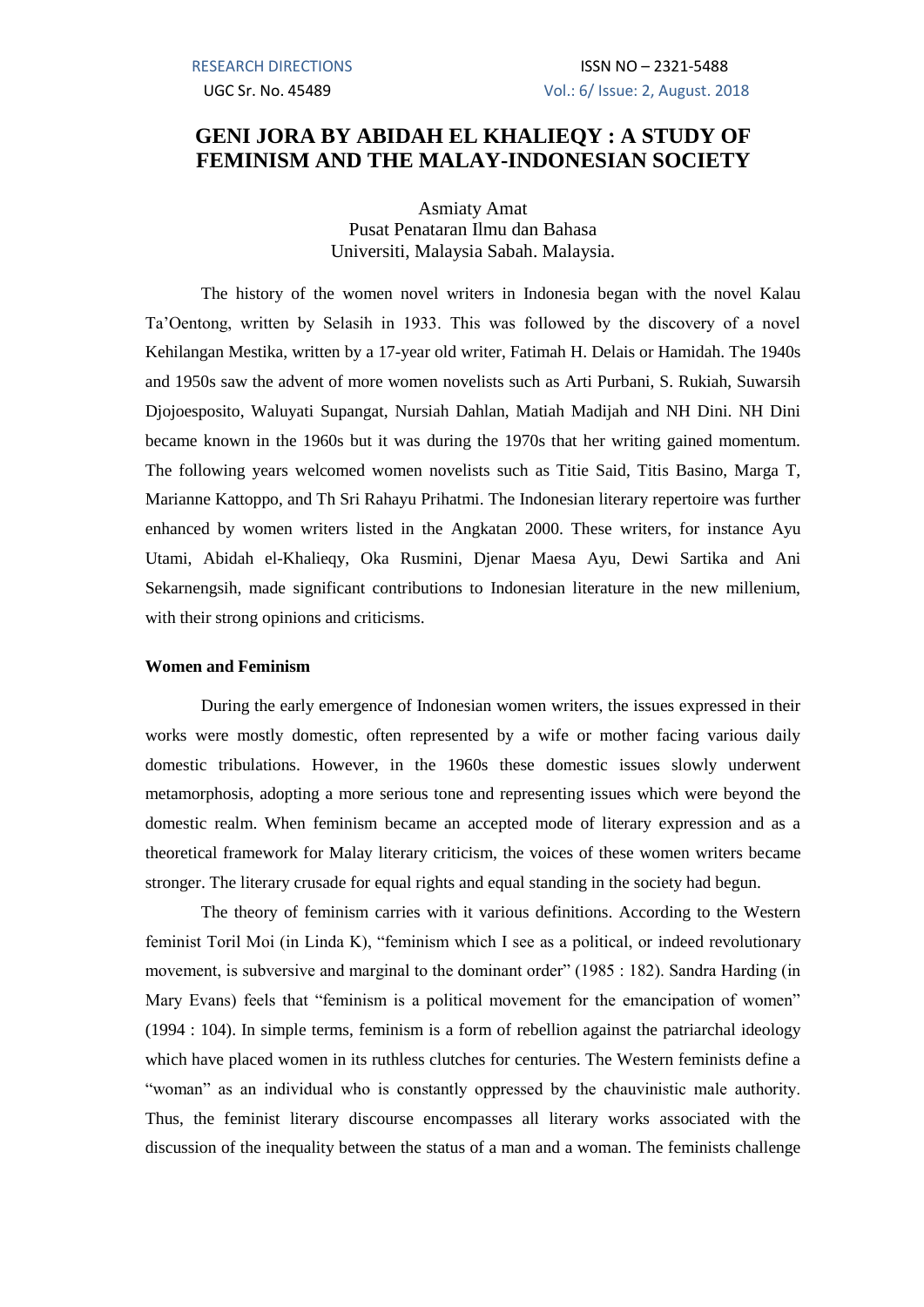the patriarchy and empathize with the plight of women who they feel are eternally subjected to injustice by men. With this in mind, this study will try to determine the forms of feminism adopted by women writers in Indonesia.

The feminist influence in the works of Malay women writers was initially detected in their attempts to equalize the unjust portrayal of women in novels written by their male counterparts. The women writers feel that the female characters in these novels were voiceless, helpless and utterly dependent on the men for survival. This method of studying female characters developed by male writers is known as the 'feminist critique'. Consequently, the women writers have changed this perspective by making their female protagonists more aware of their own identity as women and have to make their voices heard.

It is undeniable that there are women writers who fail to understand the concept of feminism. Nevertheless, the female characters in their novels embody the spirit of feminism. To this end, there is a need to create images of women as role models for the future generations. Literary works by women writers have to be a creation forged from the depth of their intelligence, emotions, purpose and goals, without neglecting their subtlety in discussing issues related to gender and sexuality. Women have to be portrayed as paragons of patience, strength, diligence and perseverance, martyrs who are ever willing to defend all matters which challenge their femininity and dignity. It is perhaps not presumptuous to say that the Malay feminists strive to eliminate any form of discrimination and deprivation of rights within and outside of their writing. This form of observation is known as 'gynocritics' which focuses on the women as the writers. Thus, it is through the eyes of 'gynocritics' that the texts studied in this paper are scrutinized, specifically in terms of the writers' feminist orientation and the ways in which the writers overcome the various obstacles faced by their female characters.

## **Background of the author**

Abidah El Khaliqey initially gained fame as a poet in Indonesia. She gained recognition as a novelist when her first novel entitled "Wanita Berkalung Sorban" was published in 2001. Abidah Khaliqey came from a religious upbringing in Menturo, Jombang, East Java Indonesia. She received her early education at the Madrasah Ibtidayah and the Pesantren Putri PERSIS for 6 years. During her years at the Pesantren, El Khaliqey had begun writing short stories. She received her degree in Perdana Perdata from the IAIN Faculty of Syariah, Sunan Kalijaga in Yogyakarta. El Khaliqey's poems and short stories were published in co-written anthologies for example Sangkakala (1988), Kafilah Angin (1990), Negeri Bayang-Bayang (1996) and her own anthology entitled Ibuku Laut Berkobar ( 1997). El Khaliqey ironically chose to become a full time housewife and mother, despite being lauded as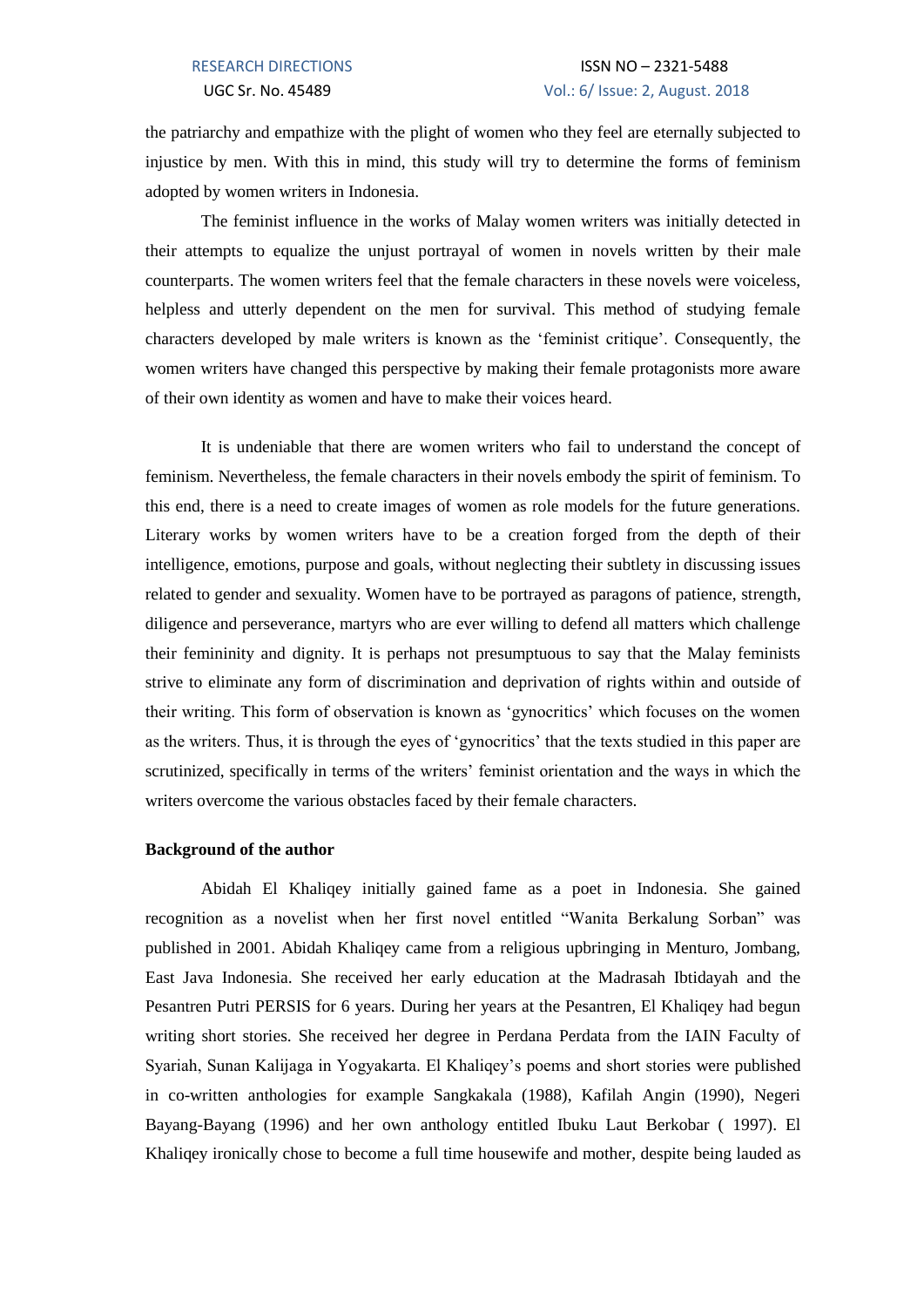writer of the new generation and included in the Angkatan 2000. The time spent at home was taken as an opportunity to improve and further develop her writing skills and style. El Khaliqey spent much time attending and participating workshops organized by literary organizations and El Khaliqey represented Indonesia at the ASEAN Writer's Poetry Workshop/Conference in Manila as well as attended a workshop organized by MASTERA in 1997.

### **Background of Geni Jora**

Thematically, Geni Jora represents the dreams of a woman called Kejora, who strives to place women in a respectable position in the society, specifically in the eyes of men. The tale of Geni Jora evolves around Kejora's efforts to survive in a patriarchal world from childhood to adulthood. As a novel written by a female writer, it is only logical that Geni Jora portrays a female protagonist to personify the feminist ideals of women's equality and contempt of patriarchy. Abidah El Khaliqey's technique is conventional, relying heavily on the tapestry of Indonesia as a backdrop, specifically the Yogyakarta province, with a clever interweaving of Middle Eastern, Spanish and Moroccan landscapes, using locations such as the cities of Damascus, Tangier, Casablanca and Madina in her novel. This choice of "Islamic worlds" is perhaps a deliberate attempt to further support Khaliqey's Muslim female protagonist and her holy crusade.

## **The Image and Aspirations of the Female Characters –**

The Kejora women come from a life which practices strong patriarchal values, values which contradict those of the feminists. Kejora's father practices polygamy and is able to enjoy this privilege quite peacefully due to the fact that he is blessed with obedient and God-fearing wives. Kejora, Lola (her sister), Samodra (her brother) and Prahara (her brother) are children of the younger wife (Zakiyyah), while the older wife, Fatmah, is childless. While Kejora's mother is portrayed as a typical Moslem wife who is eternally obedient and performs household chores without question, Fatmah on the other hand is a woman of liberal mind and actions. Kejora's unbending love towards her mother causes her to question her father's unjust treatment of her mother. The more liberal

Fatmah is often taken along on trips to the city by Kejora's father while Zakiyyah is left to perform household duties. The reason given is that Fatmah does not have children to care for. Kejora's dissatisfaction is expressed in this conversation;

*"Rasa syukur ada. Tetapi rasa keadilan juga harus ditegakkan."* **(It is good to be thankful. But justice must prevail)** *"Rasa keadilan? Keadilan yang mana?"* **(Justice? Which justice?)**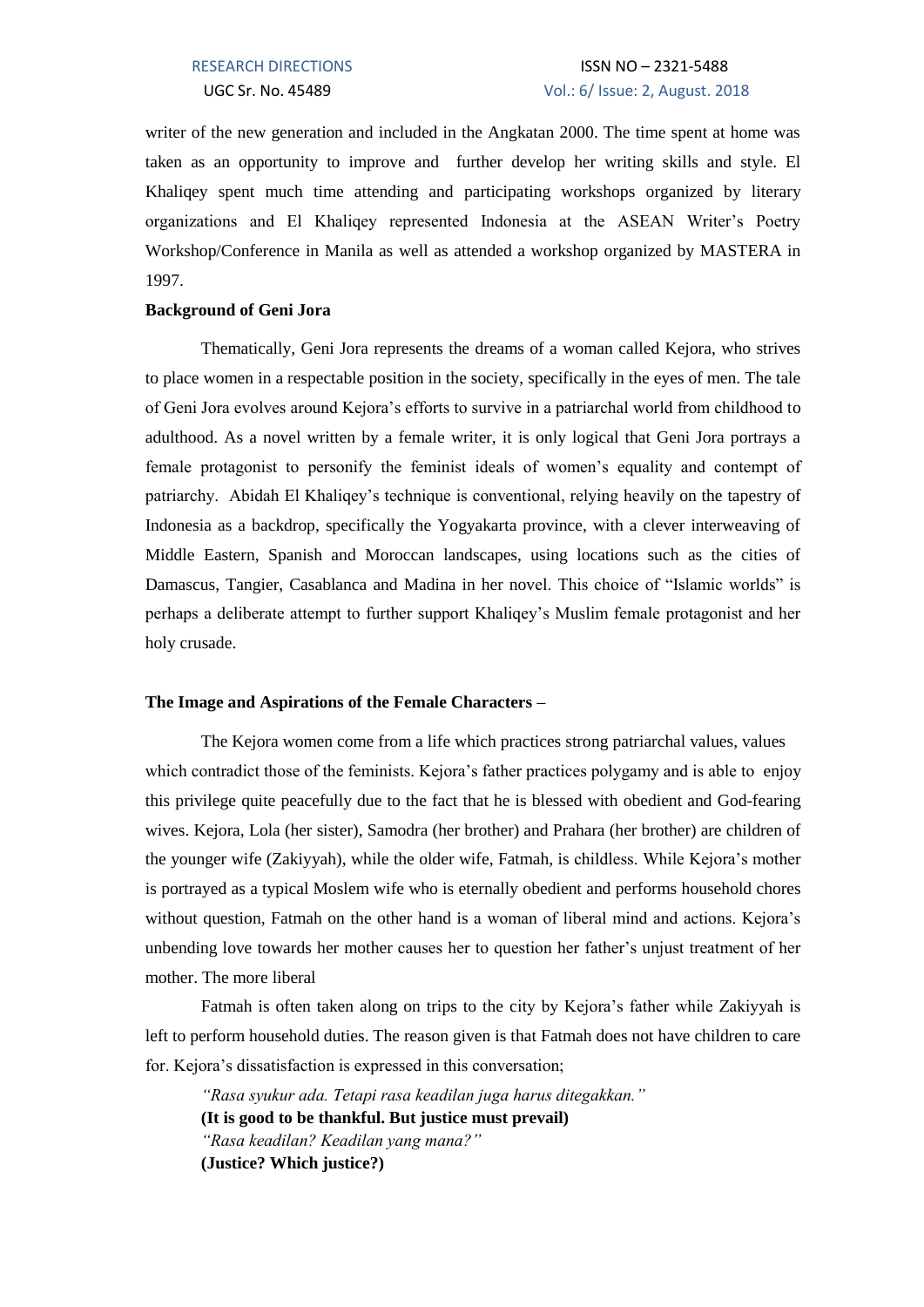*"Ibu hanya pura-pura tidak melihatnya?"*

**(Do you pretend not to see it, Mother?)**

*"Kau terlalu jauh anakku. Sudahlah. Ibu mau istirahat."*

**(You have gone too far my child. That's enough. I have to rest)**

*Tetapi aku tahu, ibuku tidak pernah istirahat. Seluruh waktunya habis untuk kami, anak-anaknya, untuk ayah dan tamu-tamu organisasinya, untuk mengurus semua tetek bengek urusan keluarga*…(hlm.80)

**(But I know that my mother could never rest. All her time is spent on us, her children, on Father and his business associates, and on all possible family matters…**(pg.80)

Kejora sees her mother's silent obedience and unbending respect for the traditional values and practices as a constraint which holds women in its evil clutches. Zakiyyah's obedience gives a legitimate excuse for Kejora to retaliate in order to express her dissatisfactions. Kejora sympathizes with her mother who appears to have no time for rest, but at the same time she also detests what she sees as her mother's weakness. In order to support the feminist ideal that women should never be each other's enemy, Kejora is drawn to her stepmother, who she sees as the quintessential modern woman. Fatmah often relates tales of successful and powerful women in the history the Islam such as Queen Balqis, Queen Tadmur and Queen Qurtuba, and eventually these women became Kejora's inspiration. Although Kejora is not able to change her mother's life fully, her mother's restricted life inspired Kejora to change her own life and destiny as a woman.

The life led by Kejora is a traditional one which is marked by a male dominated system. As the head of the family, Kejora's father does not allow his daughters to socialize freely compared to his sons who enjoy boundless freedom. This 'imprisonment' is symbolized by the building of a wall which surrounds the house and which Kejora feels is a prison.

*Jarang sekali terjadi komunikasi atau silaturahmi antartetangga. Dinding yang tinggi membuat kami terpisah dari dunia lain di sekeliling kami. Tetangga mengintip kami dan kami mengintip para tetangga* (GJ, hlm.78). **(We seldom communicated with our neighbours. The high wall separated us from the rest of the world. The neighbors spied on us and we spied on them** (GJ, pg.78))

This imprisonment saddens Kejora further when the situation becomes a popular joke among the men in her neighborhood.

(I) *"Sebab rumah kalian juga seperti pesantren, kan? Tembok tinggi*. (GJ, hlm 82) **(That's because your house is also a monastery, isn't it? With that high wall.** (GJ,

pg 82)

(II) *"Bagaimana kau tahu dia orang baik-baik sementara hidup dalam sangkar tembok persegi empat seperti ini, Nona Manis?"* (GJ, hlm 85)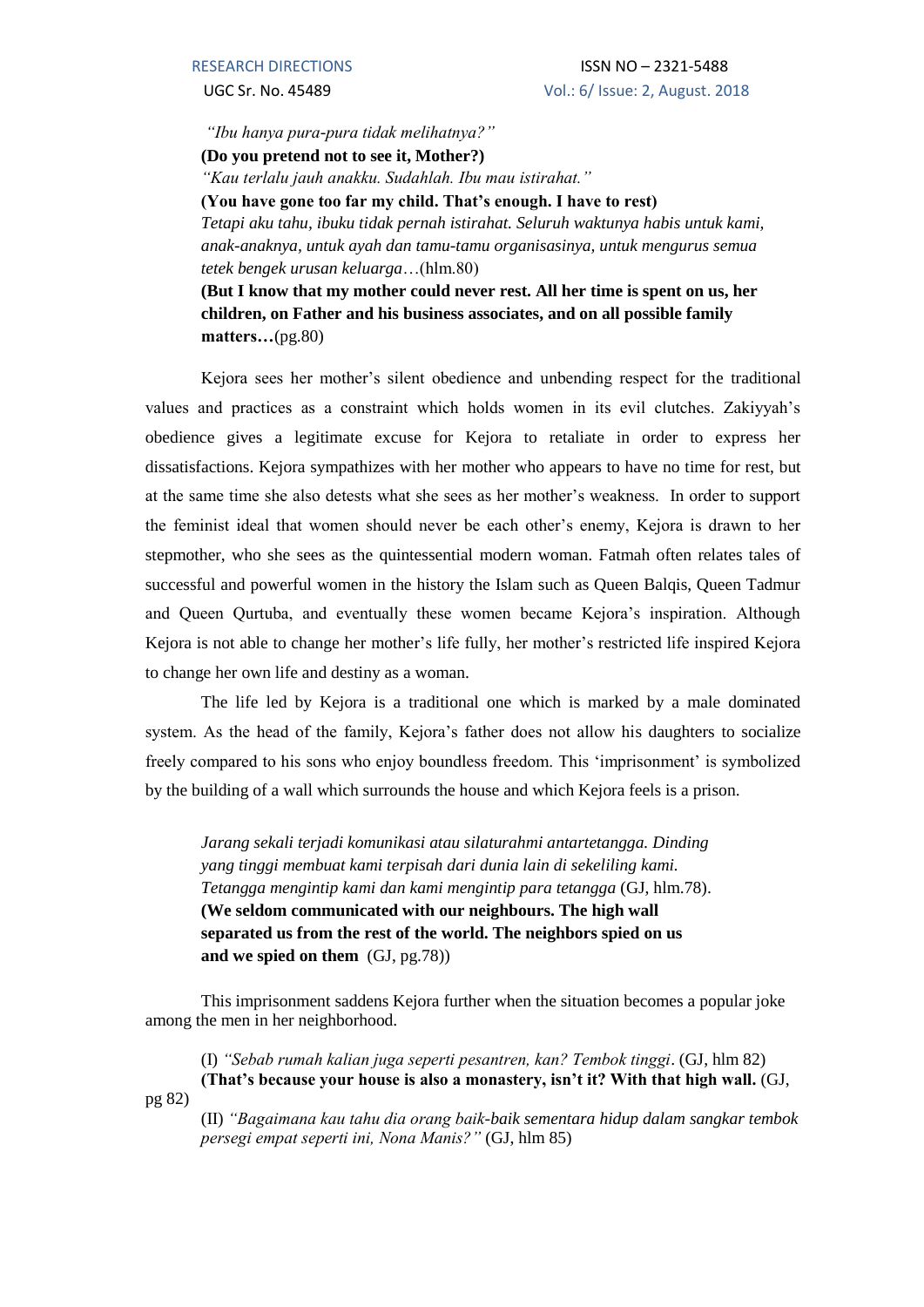## **(How could you possibly say that they are decent people, if they live in this square prison, my sweet lady?"** (GJ, pg 85)

The writer sees the wall built by Kejora's father as a symbol of his own chauvinistic stupidity. Kejora's father imprisons his daughters within the wall but at the same time allows his male friends to enter freely into the house. As a result of his absolute trust in his friends, he almost sacrificed his daughters' chastity. Not only was Lola almost raped by one of his friends, Paman Hassan, but he also sexually harassed Kejora. Paman Hassan's actions greatly depressed Lola, who could only find comfort in Kejora. Lola's fears are further worsened by her grandmother, a typical woman of the older generation, who has become immune to the injustice of the patriarchal system. The grandmother controls her granddaughters' every movement. She often disagrees with Kejora's and Lola's freedom protests and threatens to report their activities to their father, whom she sees as the sole authority in the house.

*"Dengar, cucuku! Kini kebandelanmu sudah di luar batas. Aku tahu kau telah mengerjai mereka semua. Trenggiling itu hanya khayalanmu, khayalan dari pikiran liarmu. Awas kau, Cucu! Jika sampai ayahmu tahu, mengertilah kau…*(GJ, hlm 73).

**(Listen my dear granddaughters! Your mischief has gone too far. I know what you have done. All these are just the works of your wild imaginations. Beware! If this reaches your father, it'll be the end of you…**(GJ, pg 73)

The grandmother also warns Kejora that it is wrong to challenge male authority and a woman must always preserve her womanly virtues. The grandmother expresses her views after witnessing a quarrel between Kejora and her brother,

*"bahwa perempuan harus selalu mengalah. Jika perempuan tidak mahu mengalah, dunia ini akan jungkir-balik berantakan seperti pecahan kaca. Sebab tidak ada laki-laki yang mahu mengalah. Laki-laki selalu ingin Menang dan menguasai kemenangan. Sebab itu perempuan harus siap Me-nga-lah" (pakai awalan 'me')* (GJ hlm 61) **(A woman must always give in. If a woman refuses to give in, then the world will be in a chaos and break like shattered glass. Because men will never give in. Men will always desire to win and possess victory. That is why women have to give in)** (GJ pg 61)

Although Kejora has proven that she is academically more successful than her brother,

her grandmother refuses to acknowledge this. According to the grandmother;

*Berapapun nilai Prahara di sekolahan, sebagai laki-laki, ia tetap Ranking pertama di dunia kenyataan. Berapa pun rankingmu, Kau adalah perempuan dan akan tetap sebagai perempuan"* (GJ hlm 62) **(No matter what Prahara's grade is at school, as a man, he will always be number one in the real world. As for you, no matter how high a grade you obtain, you are a woman and will always be ranked as a woman."**(GJ pg 62)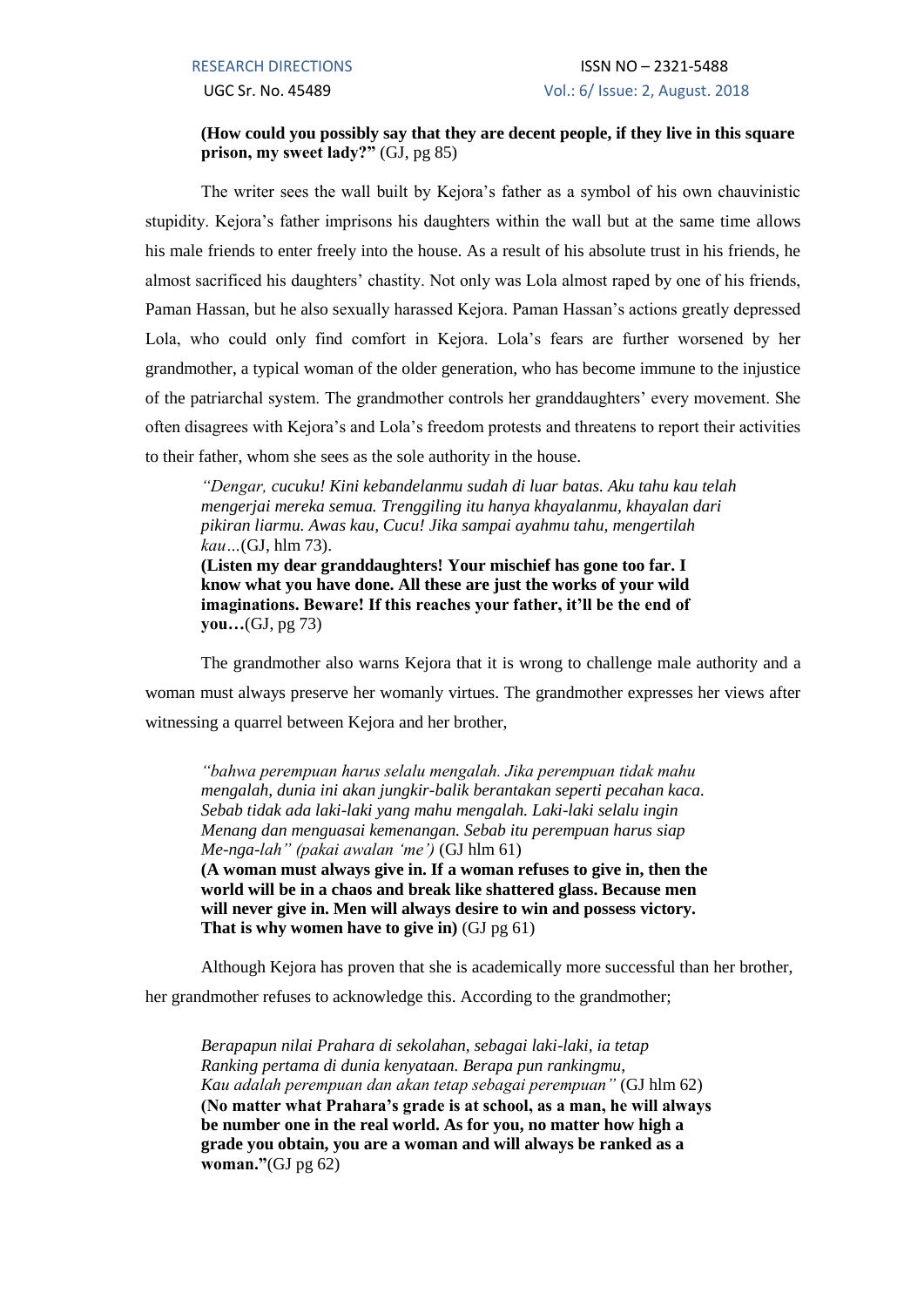Kejora's life at the pesantren (religious school) also restricts her life and freedom. Th pesantren rules and regulations are rigid and restricting. Consequently, many of the young people studying at the pesantren suffers isolation from the society, and eventually become antisocial and beyond control. This is further complicated by the fact that many parents send their children to the pesantren in order to avoid having to discipline the children on their own. Kejora sees this as unreasonable and unfair for the educational development of young girls such as herself.

The author's creative portrayal of her protagonist is highly favored by the feminists. The women are portrayed as highly intelligent women, who do not merely give in to fate and is always fighting for a better life for fellow women. The experiences of their mothers and their own lives in the novel have strong influences on their actions and decisions. Social constraints, injustice and discrimination they suffered in the hands of men gave them the impetus to fight all forms of patriarchal injustice. The type of feminism found in this novel is 'Mitra Sejajar' (tak sure BI dia pe. I think better u check dgn kakak Sim). It is a concept through which the author encourages men and women to work together, to complement each other and to have equal rights as members of the society. Kejora has shown her contempt towards injustice since her childhood. She and Lola protest against her father's decision not to allow his daughters to be outside the house compound at night. They climb the wall which surrounds their house in order to catch sight of whatever is going on outside and to spy on their neighbors. This symbolizes the women's desire to experience the beauty of life outside the boundaries of their traditionally constrained one.

Similarly, at the Pesantren, Kejora finds comfort in staying up all night and watching the stars, when the constrained life during the day can no longer be tolerated.

The author has created her female characters as women who hold no prejudice towards men. Although the villains in the novel are the male characters, they are still given credit for certain things in novels by women writers. This is shown by Kejora's realization that not all men are as evil and conniving as Paman Hassan and Paman Khalil. Not all men are like Prahara, who belittles the abilities of women, and not all women are too fossilized in their ways to allow change, like her grandmother. As a woman, it is her obligation to continue to fight the feminist cause and free women from patriarchal bondage *'tong sampah kekalahan, ketertindasan, kelemahan, kebodohan, ketidakberdayaan'* (hlm 214**)(the dumpster of defeat, oppression, frailty)**

Therefore, it is the contention of the author that education is the best weapon in order to achieve victory in the feminist cause. Education and knowledge are amulets that can save women from any danger or tribulations. To prove the statement that men and women are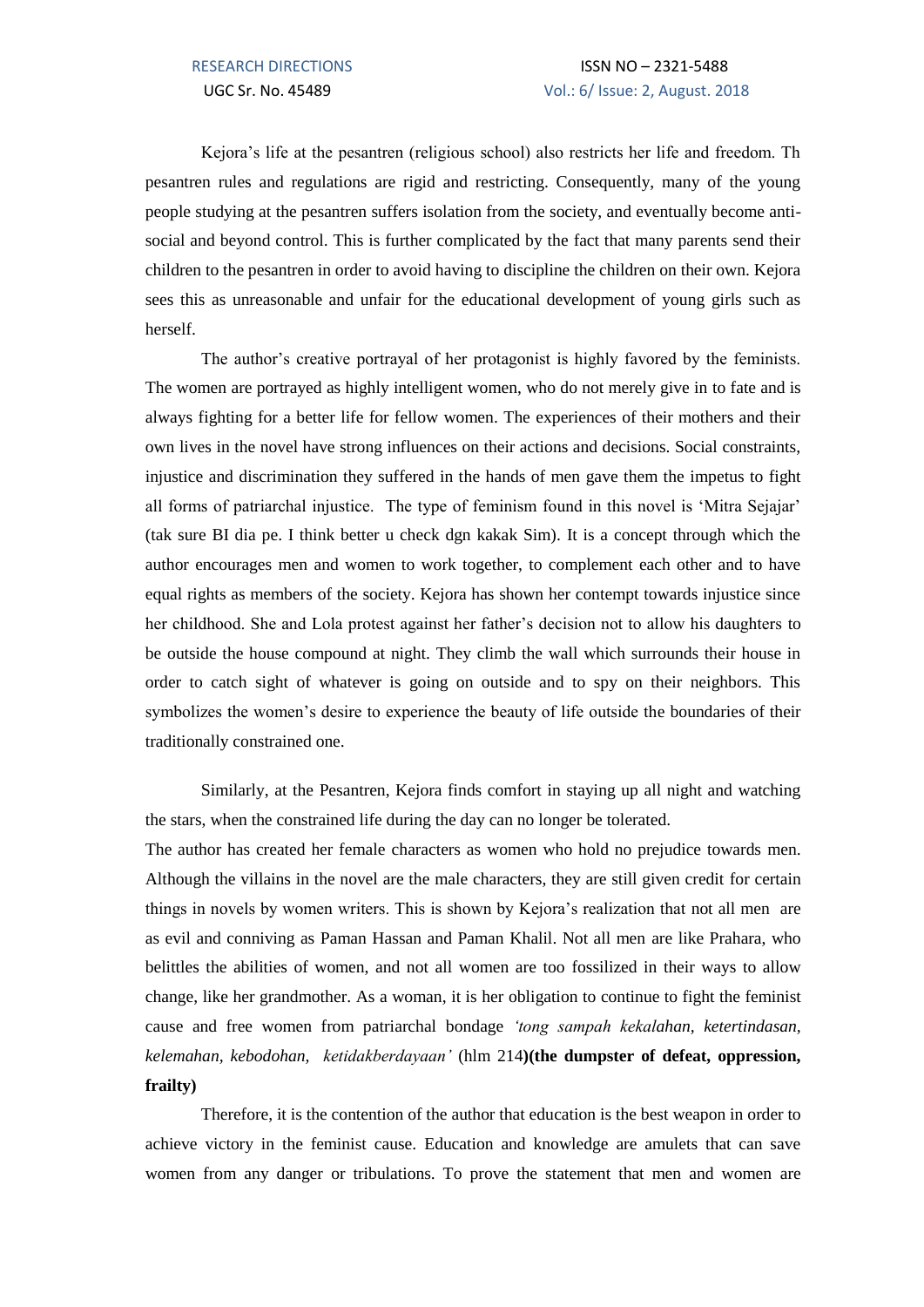## RESEARCH DIRECTIONS ISSN NO - 2321-5488 UGC Sr. No. 45489 Vol.: 6/ Issue: 2, August. 2018

equally important, Kejora strives to become a successful woman, not only academically but also spiritually. This confidence bears fruit when Kejora and Lola become lawyers. Women who do not make full use of their intelligence will forever be carried away by the current of ignorance, and become eternal slaves to men. This is the fate suffered by Sonya and Kejora's other friends, those who never cared much for education.

The relationship between a man and a woman as represented by the relationship of Kejora's parents becomes the essence of the protest against gender related injustice in this novel. This is elaborated by the portrayal of love and affection between Kejora and Zakky. Their relationship is not a typical one and able to break male dominance and authority. Kejora has no compromise for her fiancé's behavior who is portrayed as a stereotypical playboy, heavy drinker and is often looking for the opportunity to kiss Kejora. As an independent woman, Kejora demands that Zakky respects her rights and privacy as a woman. Kejora's patience was ultimately challenged when Zakky tries to arrange a meeting with her sister, Lola, and is planning to be unfaithful, but the plan does not materialize. The hurt and disappointment, as well as the suppressed anger of her youth, caused by years of patriarchal injustice resurface. The anger in Kejora resulted in her own act of infidelity, which can be regarded as a 'payback' for Zakky's planned but unfulfilled infidelity. In order to release her anger, Kejora retaliated with what she deems as an act of equalization, making herself equal to Zakky. She throws herself into the arms of Zakky's friend, Asaav Muscovich. Kejora's actions have a great impact on Zakky and arouses his jealousy. His male ego is clearly wounded, but he tries to understand Kejora's actions and apologizes repeatedly. But for Kejora, apologies no longer carry any significance in this modern and challenging world. An apology invites frustration.

Kejora's Machiavellian belief, that the end satisfies the means, brings about many questions, particularly with regard to her public show of affections with a man not related by blood or marriage (muhrim). The choice of a Jewish man as the 'tool' of Kejora's vengence is also deemed outrageous. The equality that El Khaliqey wants to bring forth is too bold and aggressive, so much so that Kejora loses her more commendable attributes, that of a woman who adheres to her religion and eastern values. This shows that the feminism ideals held by Kejora has driven her to the depths of immorality and has carried her away from the path of a Moslem woman. El Khaliqey's feminism is too aggressive and is more similar to western feminism. From a certain perspective, the portrayal of Kejora as a woman of 'modest features' but with strong opinions shows the commendable ability of women to challenge men's ego and to degrade men to a level below them. On the other hand, El Khaliqey's image of Kejora has missed its target and is self-degrading owing to the fact that Kejora allows herself to be victimized by her own foolish and reckless need for vengeance. Some radical Western